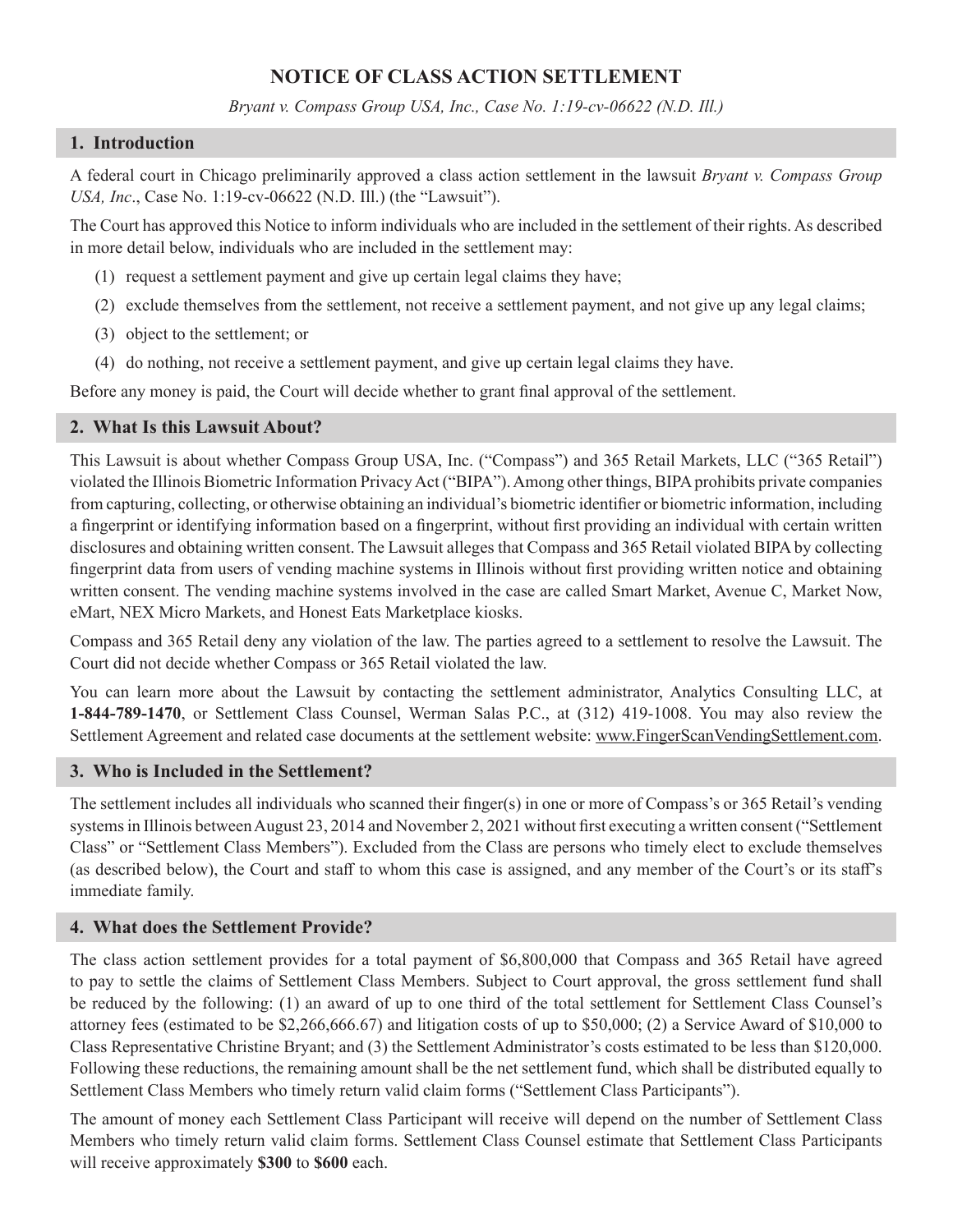Unless Settlement Class Members exclude themselves from the settlement as explained below, they will give up all claims against the Released Parties arising out of or relating to the collection, storage, possession, disclosure or use of data derived from fingerprints or finger scanning at vending systems of Compass and/or 365 Retail in Illinois, between August 23, 2014 and November 2, 2021, including but not limited to claims under the Illinois Biometric Information Privacy Act including statutory and common law claims, as well as related claims for liquidated damages, penalties, attorney fees and costs, expenses, and interest.

The "Released Parties" include Compass and 365 Retail and their current and former owners, affiliates, parents, subsidiaries, divisions, officers, directors, shareholders, agents, employees, attorneys, insurers, benefit plans, predecessors, successors; and vendors New Age Pavilions, LLC, Avanti Markets, Inc. and BBV Slabb, LLC and their respective current and former owners, affiliates, parents, subsidiaries, divisions, officers, directors, shareholders, agents, employees, attorneys, insurers, benefit plans, predecessors, successors, and all Illinois customers of Compass or 365 Retail. The full release of claims is set forth in the Settlement Agreement.

# **5. What Are a Settlement Class Member's Options?**

- (1) **Request a settlement payment.** *If you are a Settlement Class Member and want to receive a settlement payment, you must complete and submit online, or postmark and mail for return, a claim form by July 29, 2022.* You may return your claim form in the accompanying pre-paid envelope (if you received this Notice by mail). Or you may complete and submit a claim form online through the settlement website: www.FingerScanVendingSettlement.com. If you are a Settlement Class Member and you timely return a completed and valid claim form, and if the Court grants final approval of the settlement, you will receive a check or an electronic payment, depending on which method of payment you select on the claim form. If required by law, you may also be sent a 1099 tax reporting form.
- (2) **Exclude yourself from the settlement and receive no money.** If you are a Settlement Class Member and do not want to be legally bound by the settlement, you must exclude yourself from the settlement by **July 29, 2022**. If you do this, you will NOT get a settlement payment. To do so, you must mail or email your written request for exclusion to the Settlement Administrator (contact information below). Your written request for exclusion must include your full name, address, telephone number, the last four digits of your Social Security Number, a statement that you wish to be excluded from the settlement, and it must be signed by you (an electronic signature qualifies). If you exclude yourself, you will not receive money from this settlement, but you will keep your legal rights regarding any claims that you may have against Compass, 365 Retail, and the other Released Parties.
- (3) **Object to the Settlement.** If you are a Settlement Class Member, you may object to the settlement by **July 29, 2022**. If you want to object to the settlement, you must mail or email a written objection to the Settlement Administrator (contact information below), which includes your full name, address, telephone number, the last four digits of your Social Security Number, the grounds for the objection, whether the objection applies to you only, a subset of the class, or the entire class, and copies of any other documents that you wish to submit in support your objection. Any objection must also be personally signed by you (an electronic signature qualifies). If you exclude yourself from the settlement, you cannot file an objection.
- (4) **Do Nothing.** You may choose to do nothing. If you are a Settlement Class Member and you do nothing, you will receive no money from the settlement, but you will still be bound by all orders and judgments of the Court. You will not be able to file or continue a lawsuit against the Released Parties regarding any legal claims released in this settlement.

# **6. How do I update my Contact Information?**

You must notify the Settlement Administrator of any changes in your mailing address so that your settlement award, should you be eligible to receive one, will be sent to the correct address. To update your address, contact the Settlement Administrator, listed below: